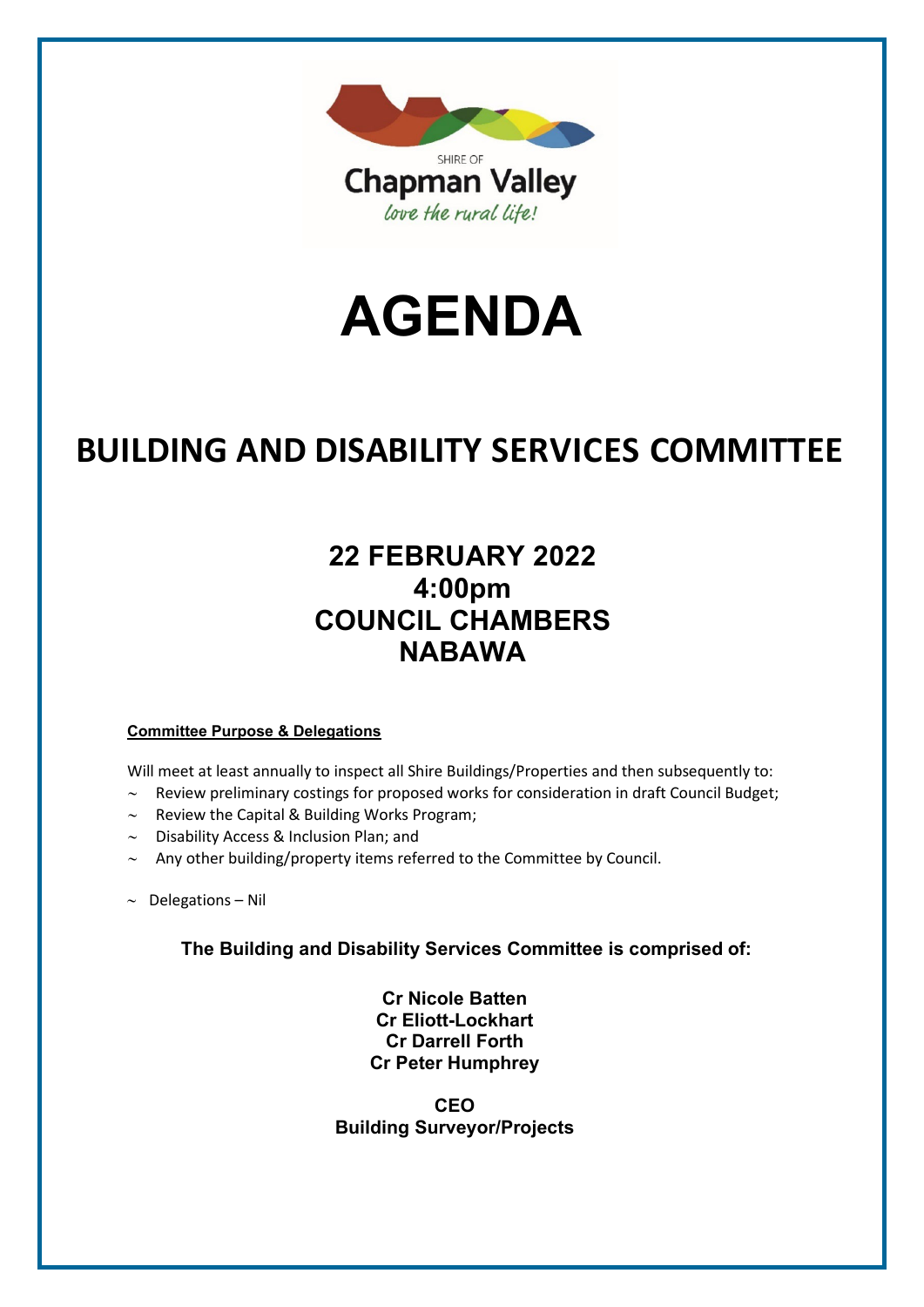## DISCLAIMER



No responsibility whatsoever is implied or accepted by the Shire of Chapman Valley for any act, omission or statement or intimation occurring during Council Meeting. The Shire of Chapman Valley disclaims any liability for any loss whatsoever and howsoever caused arising out of reliance by any person or legal entity on any such act, omission or statement or intimation occurring during Council or Committee Meetings.

Any person or legal entity who acts or fails to act in reliance upon any statement, act or omission made in a Council Meeting does so at that person's or legal entity's own risk.

The Shire of Chapman Valley warns that anyone who has any application or request with the Shire of Chapman Valley must obtain and should rely on written confirmation of the outcome of the application or request of the decision made by the Shire of Chapman Valley.

Jamie Criddle **CHIEF EXECUTIVE OFFICER**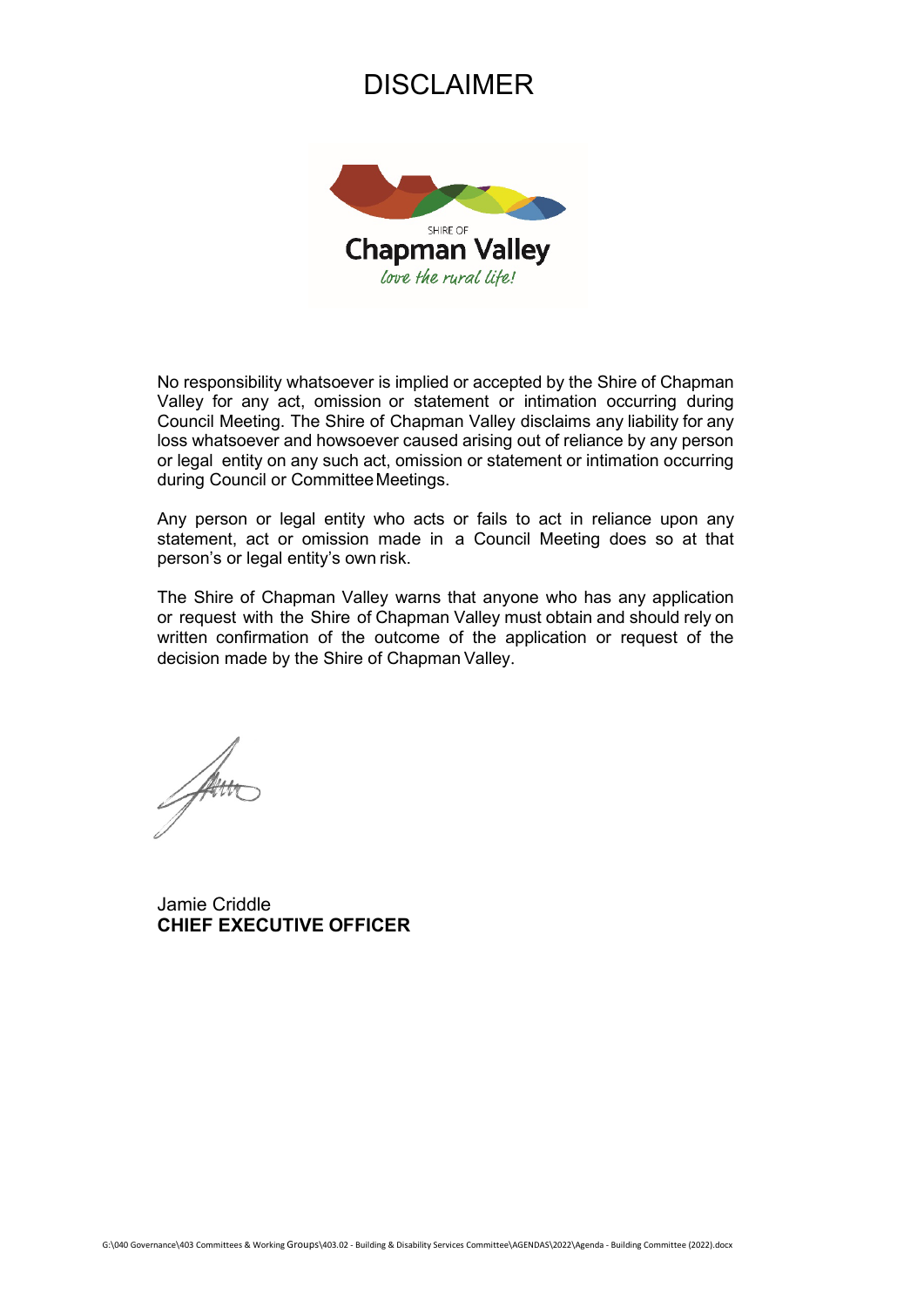

### **BUILDING & DISABILITY SERVICES COMMITTEE MEETING 4:00pm 22 FEBRUARY 2022 COUNCIL CHAMBERS, NABAWA**

#### **Note: Tenants/Property Users have been invited to provide the Committee with items for budget consideration.**

#### **ORDER OF BUSINESS**

#### **1.0 Declaration of Opening / Announcements of Visitors**

*I would like to acknowledge the traditional owners of the land we are meeting on today, the Naaguja people, and we pay our respects to elders both past, present and emerging.*

#### **2.0 Presiding Member**

- 2.1 Appointment of Presiding Member
- 2.2 Appointment of Deputy Presiding Member (only if considered necessary)

#### **3.0 Record of Attendance**

- 3.1 Present
- 3.2 Apologies

#### **4.0 Disclosure of Interest**

Members should fill in Disclosure of Interest forms for items in which they have a financial, proximity or impartiality interest and forward these to the Presiding Member before the meeting commences.

#### Section 5.60A:

"*a person has a financial interest in a matter if it is reasonable to expect that the matter will, if dealt with by the local government, or an employee or committee of the local government or member of the council of the local government, in a particular way, result in a financial gain, loss, benefit or detriment for the person*."

#### Section 5.60B:

*"a person has a proximity interest in a matter if the matter concerns –*

*(a) a proposed change to a planning scheme affecting land that adjoins the person's land; or* 

*(b) a proposed change to the zoning or use of land that adjoins the person's land; or (c) a proposed development (as defined in section 5.63(5)) of land that adjoins the person's land."* 

#### Regulation 34C (Impartiality):

*"interest means an interest that could, or could reasonably be perceived to, adversely affect the impartiality of the person having the interest and includes an interest arising from kinship, friendship or membership of an association."*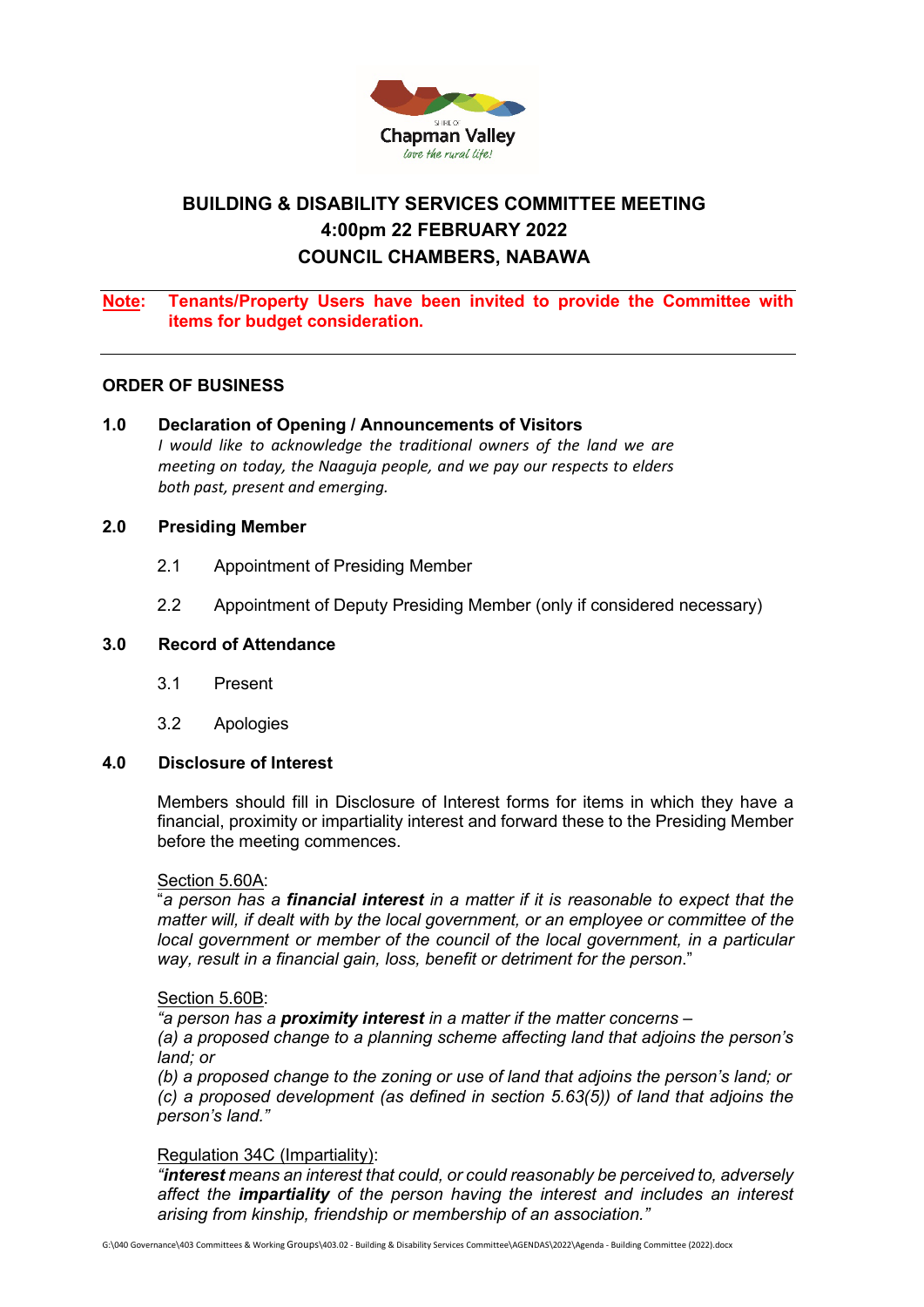#### **5.0 Petitions / Deputations / Presentations**

See "*List of Additional Requests for Consideration"* at Agenda Item 8.2.

#### **10.0 Confirmation of Minutes from previous meetings**

The Minutes of the Building & Disability Services Committee of the Shire of Chapman Valley held on  $24<sup>th</sup>$  February 2021 be confirmed as a true and accurate record of proceedings. *(Supplied under separate cover)*

#### **10.0 Items to be dealt with En Bloc**

#### **8.0 Agenda Items**

- 8.1 Review of Operating & Capital Building Maintenance Program
- 8.2 Review of Disability Access & Inclusion Plan (Desktop)

#### **9.0 Urgent Business Approved by the Presiding Member or by a Decision of the Committee**

**10.0 Closure**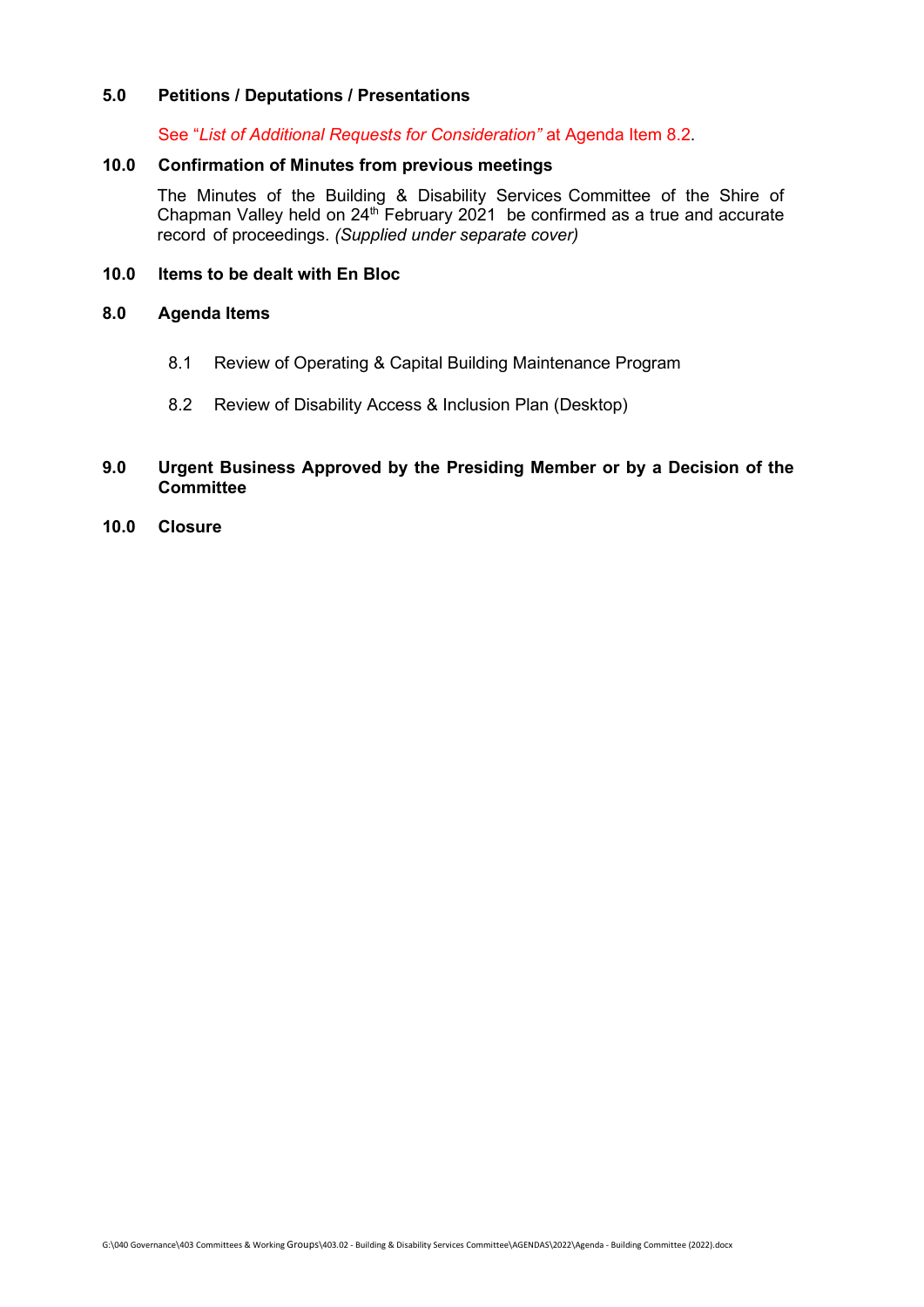| <b>AGENDA ITEM:</b>        | 8.1                                                        |
|----------------------------|------------------------------------------------------------|
| <b>SUBJECT:</b>            | <b>REVIEW OF OPERATING &amp; CAPITAL BUILDING PROGRAMS</b> |
| <b>PROPONENT:</b>          | <b>BUILDING &amp; DISABILITY SERVICES COMMITTEE</b>        |
| SITE:                      | <b>COUNCIL CHAMBERS</b>                                    |
| <b>FILE REFERENCE:</b>     | 403.02                                                     |
| <b>PREVIOUS REFERENCE:</b> | MINUTE REFERENCE: 03/21-11 & SCM 07/21-03                  |
| DATE:                      | 22 FEBRUARY 2022                                           |
| <b>AUTHOR:</b>             | <b>JAMIE CRIDDLE</b>                                       |

#### **SUPPORTING DOCUMENTS:**

| Ref    | <b>Title</b>                                           | <b>Attached</b><br>to<br>Report | <b>Under</b><br>Separate<br>Cover |
|--------|--------------------------------------------------------|---------------------------------|-----------------------------------|
| 8.1(a) | Draft Operating & Capital Building Programs            |                                 |                                   |
| 8.1(b) | List of Additional Requests for Consideration          |                                 |                                   |
| 8.1(c) | LRCIP(3) Building Projects (if not completed in 21/22) |                                 |                                   |
| 8.1(d) | CV Historical Society Correspondence                   |                                 |                                   |

#### **DISCLOSURE OF INTEREST**

Nil

#### **BACKGROUND**

The purpose of this Agenda Item is for the Committee to discuss the items to be specifically added to the Operating & Capital Building Programs for future budgets.

Council resolved the following at the March 2021 OCM:

*Council receive the Minutes of the Building & Disability Services Committee and endorse the recommendations within i.e.*

#### *1. Minute Reference: BDSC 02/21-4*

*The Committee recommends Council consider the draft "Operating & Capital Building Programs" as presented with the following amendments and this be used as a basis to develop the Draft 2021/2022 Budget:*

| Location                          | <b>Amendments &amp; New Items for Consideration</b>                                                                                                               |
|-----------------------------------|-------------------------------------------------------------------------------------------------------------------------------------------------------------------|
| <b>Public Toilets Tennis Club</b> | Add Upgrade doors to reduce vermin access                                                                                                                         |
|                                   | Add Maintenance on verandah Z purlins                                                                                                                             |
|                                   | Add Reroof Capital Works Program Year 5                                                                                                                           |
| Works Depot                       | Remove cable gates/retractable gates                                                                                                                              |
|                                   | Reintroduce Washdown Bay approx. 20m x 7m with compliant drainage<br>and pressure cleaner to be re-costed.                                                        |
| <b>Nabawa Community Centre</b>    | Add item to remove garden bed against building wall and resurface area                                                                                            |
| lCouncil Chambers                 | Add replacement of windows western end and repair carpet                                                                                                          |
| ICV Museum Precinct               | Reintroduce Power Upgrade and internal works to Precinct. Seek<br>accurate costing estimates for future budget consideration and possible<br>grant leverage funds |
| <b>CVHS Requests</b>              | Defer CVHS request for Solar Panels on Shed Roof until power upgrade<br>resolution.                                                                               |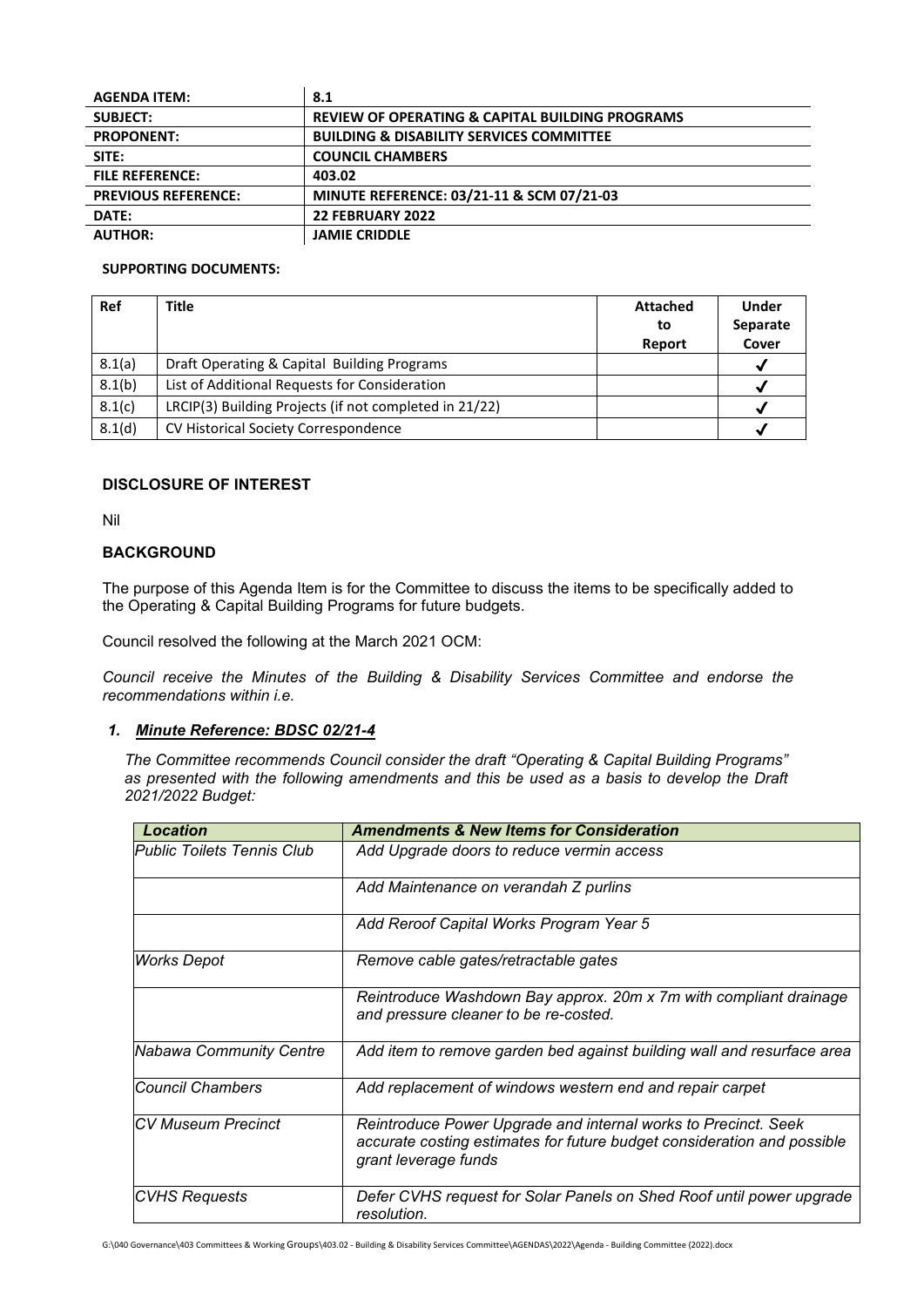|                                   | Defer CVHS request for until power upgrade resolution                                                                      |
|-----------------------------------|----------------------------------------------------------------------------------------------------------------------------|
| Tourism & Events Working<br>Group | Add a contingency amount of \$5,000 for Yuna Hall in 21/22 and<br>encourage grant funds to be leveraged using these funds. |
| <b>BHPCC</b>                      | Defer Gazebo and pad from year 2021/22 in the 5 Year Capital Building<br>Program until 2025/26                             |
|                                   | Remove Overflow carpark                                                                                                    |
| Yuna Golf Club                    | Add installation CCTV                                                                                                      |
| <b>Nanson Showgrounds</b>         | Add installation CCTV                                                                                                      |
|                                   | Add a contingency amount to continue internal power reticulation<br>upgrades                                               |

The above resolution was the basis of forming the Draft 2020/2021 Budget for Council consideration at Budget Workshops. However; it must be understood there may have been variations to the above resolution by the time Council finally adopted the current year Budget.

Council adopted the 2021/2022 Budget at a Special Meeting in July 2021 where the Building Operating & Capital items were finalised and included in the Adopted Budget (*Minute Ref: SCM 07/21-03*).

#### **COMMENT**

Discussion on items identified by Councillors, staff, tenants and users of Council owned/controlled building is designed to determine future budget items for staff to cost.

The Draft Operating & Capital Building Program is provided under separate cover at *Attachment 8.1(a)* for Committee information.

Councillors should also refer to the *"List of Additional Requests for Consideration"* at *Attachment 8.1(b)* for items requested for consideration.

A Copy of the LRCIP (Phase 3) Project is provided at *Attachment 8.1(c)* with the building project highlighted. These will only need to be considered for inclusion into the 22/23 Budget if not completed in 21/22.

Correspondence from the CV Historical Society is provided at *Attachment 8.1(d)*.

#### **STATUTORY ENVIRONMENT**

Not applicable

#### **POLICY IMPLICATIONS**

None applicable.

#### **FINANCIAL IMPLICATIONS**

The long term financial viability of the Shire is of importance for future service delivery levels provided to the Shire's constituents.

#### • **Long Term Financial Plan (LTFP):**

Operating maintenance will have a minimal effect on the LTFP.

#### **STRATEGIC IMPLICATIONS**

The annual inspection of buildings and review of building works programs(s) is important to ensure these programs are current and Shire resources are allocated where the highest priorities are.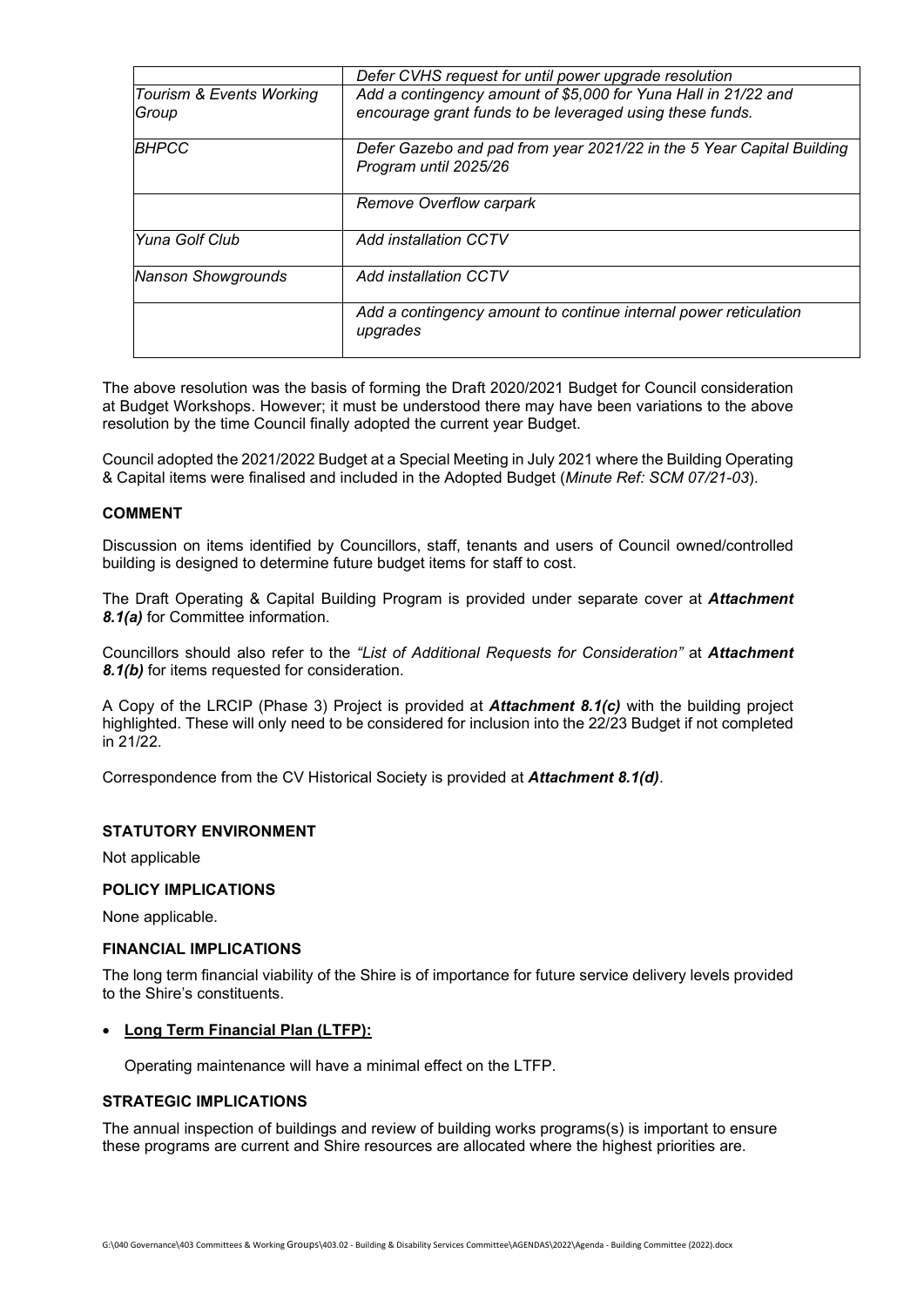#### **Strategic Community Plan/Corporate Business Plan:**

| <b>Ref</b> | <b>Objective</b>                                     | Strategy                        | Action                                                                                                               |
|------------|------------------------------------------------------|---------------------------------|----------------------------------------------------------------------------------------------------------------------|
| 4.1        | Develop, manage and<br>maintain built infrastructure | <b>Asset Management</b><br>Plan | Review Asset Management Plan<br>regularly and maintain integration<br>with other Strategic Plans within<br>the Shire |

#### **CONSULTATION**

Council staff continually monitors buildings and facilities owned/controlled by the Shire. Staff also continually liaises with tenants/users of these facilities. Correspondence was sent out to tenants/user groups of Council owned/controlled buildings in December 2021, requesting feedback by 4 February 2022. Responses are listed at *Attachment 8.1(b).*

#### **RISK ASSESSMENT**

There is a risk of buildings and facilities deteriorating if adequate resources are not allocated to address depreciation and fair wear and tear of the buildings. However; in this instance, I believe the risk is currently *Minor* i.e.

| <b>Measures of Consequence</b>                                                                                                                             |                       |                        |                                                                             |                                      |                                                |                                                                          |                                                                    |
|------------------------------------------------------------------------------------------------------------------------------------------------------------|-----------------------|------------------------|-----------------------------------------------------------------------------|--------------------------------------|------------------------------------------------|--------------------------------------------------------------------------|--------------------------------------------------------------------|
| Rating<br><b>Service</b><br><b>Financial</b><br><b>Health</b><br><b>Reputational</b><br>Compliance<br><b>Property</b><br>Interruption<br>Impact<br>(Level) |                       |                        |                                                                             |                                      |                                                |                                                                          | <b>Environment</b>                                                 |
| <b>Minor</b><br>(2)                                                                                                                                        | First aid<br>injuries | $$1,001 -$<br>\$10,000 | Short term<br>temporary<br>interruption $-$<br>backlog cleared<br>$<$ 1 day | Some<br>temporary non<br>compliances | Substantiated, low<br>impact, low news<br>item | Localised<br>damage<br>rectified by<br>routine<br>internal<br>procedures | Contained,<br>reversible impact<br>managed by<br>internal response |

#### **VOTING REQUIREMENTS**

Simple Majority

#### **STAFF RECOMMENDATION**

The Committee recommends Council consider the draft "*Operating & Capital Building Programs"* as presented with the following amendments and this be used as a basis to develop the Draft 2022/2023 Budget:

| <b>Location</b> | <b>Amendments &amp; New Items for Consideration</b> |
|-----------------|-----------------------------------------------------|
|                 |                                                     |
|                 |                                                     |
|                 |                                                     |
|                 |                                                     |
|                 |                                                     |
|                 |                                                     |
|                 |                                                     |
|                 |                                                     |
|                 |                                                     |
|                 |                                                     |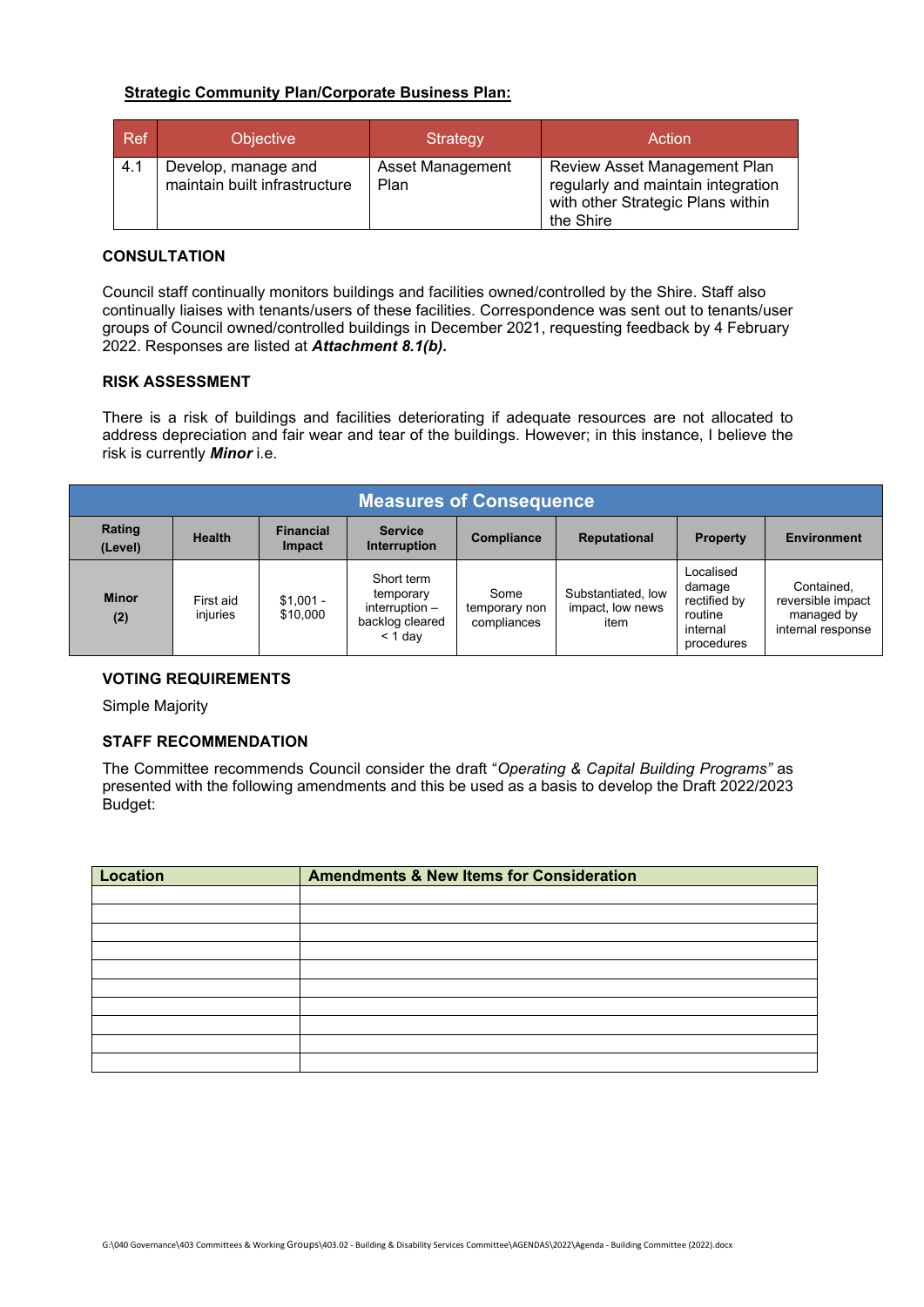| <b>AGENDA ITEM:</b>        | 8.2                                                     |
|----------------------------|---------------------------------------------------------|
| <b>SUBJECT:</b>            | <b>REVIEW OF DISABILITY ACCESS &amp; INCLUSION PLAN</b> |
| <b>PROPONENT:</b>          | <b>BUILDING &amp; DISABILITY SERVICES COMMITTEE</b>     |
| SITE:                      | <b>COUNCIL CHAMBERS</b>                                 |
| <b>FILE REFERENCE:</b>     | 403.02                                                  |
| <b>PREVIOUS REFERENCE:</b> | <b>MINUTE REF: 03/21-11</b>                             |
| DATE:                      | <b>22 FEBRUARY 2022</b>                                 |
| <b>AUTHOR:</b>             | <b>JAMIE CRIDDLE</b>                                    |

#### **SUPPORTING DOCUMENTS:**

| Ref    | Title                            | <b>Attached</b><br>to | <b>Under Separate</b><br>Cover |
|--------|----------------------------------|-----------------------|--------------------------------|
|        |                                  | Report                |                                |
| 8.2(a) | Disability Access Inclusion Plan |                       | $\bullet$                      |

#### **DISCLOSURE OF INTEREST**

Nil

#### **BACKGROUND**

A review of the Shire's Disability Access Inclusion Plan (DAIP) forms part of the annual Building & Disability Services Committee (Committee) agenda for consideration and recommendation to Council. This review is a legislative requirement in accordance with Disability Services Act (1993).

Council reviewed the DAIP as part of the 2021 Building Committee process with the following being resolved at the March 2020 OCM:

#### *Minute Reference: BDSC 02/21-5*

*Council request staff undertake an in-house, desk-top review of the Plan and if necessary, recommending any amendments to Council for consideration.*

#### **COMMENT**

In accordance with Section 28(7) of the *Disability Services Act (1993)* a full review of the DAIP must occur at least every 5 years i.e.

#### *28. Disability access and inclusion plans*

- *(5) A public authority may review its disability access and inclusion plan at any time.*
- *(6) After reviewing its disability access and inclusion plan, a public authority must lodge a report of the review with the Commission in accordance with subsection (7).*
- *(7) Not more than 5 years is to elapse —*
	- *(a) between the day on which a public authority first lodges its disability access and inclusion plan with the Commission and the day it lodges a report of a review of the plan with the Commission; or*
	- *(b) between the lodgement of the report of one review of a plan and the lodgement of the report of another review of the plan.*

The purpose of this Agenda Item is for the Committee to recommend staff undertake an in-house, desk-top review of the Plan and recommend any amendments to Council for consideration.

A copy of the current DAIP is provided under separate cover at *Attachment 8.2(a)* for Committee information and review.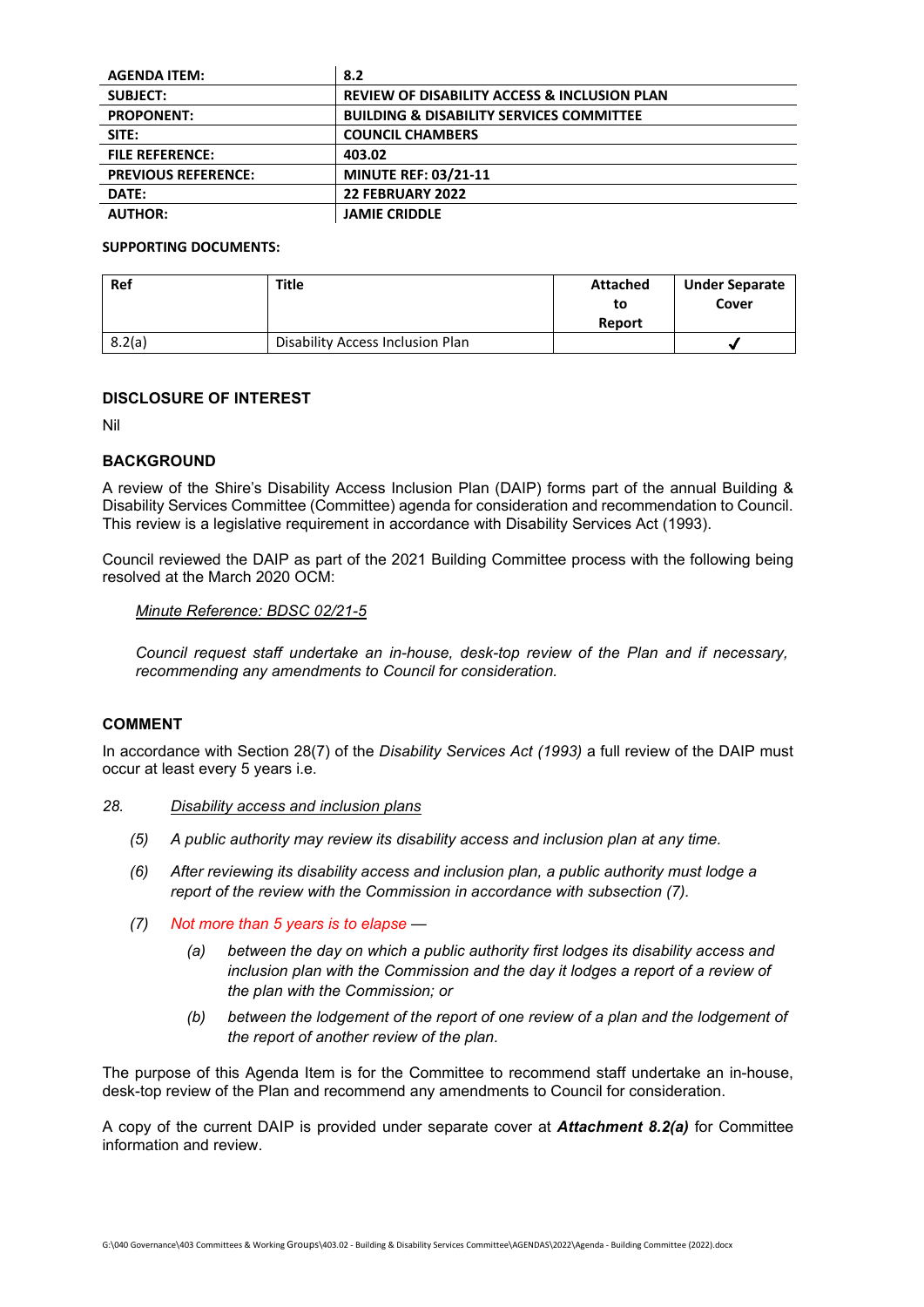#### **STATUTORY ENVIRONMENT**

#### Disability Services Act (1993).

- *28. Disability access and inclusion plans*
	- *(1) Each public authority must have a disability access and inclusion plan to ensure that in so far as its functions involve dealings with the general public, the performance of those functions furthers the principles in Schedule 1 and meets the objectives in Schedule 2.*
	- *(2) A disability access and inclusion plan must meet any prescribed standards.*
	- *(3) A public authority must lodge its disability access and inclusion plan with the Commission —*
		- *(a) if the authority was established before the commencement of the Disability Services Amendment Act 2004, without delay;*
		- *(b) if the authority is established after the commencement of the Disability Services Amendment Act 2004, within 12 months after the day on which it is established.*
	- *(4) A public authority may amend its disability access and inclusion plan at any time.*
	- *(5) A public authority may review its disability access and inclusion plan at any time.*
	- *(6) After reviewing its disability access and inclusion plan, a public authority must lodge a report of the review with the Commission in accordance with subsection (7).*
	- *(7) Not more than 5 years is to elapse —*
		- *(a) between the day on which a public authority first lodges its disability access and inclusion plan with the Commission and the day it lodges a report of a review of the plan with the Commission; or*
		- *(b) between the lodgement of the report of one review of a plan and the lodgement of the report of another review of the plan.*
	- *(8) After reviewing its disability access and inclusion plan, a public authority may amend the plan or prepare a new plan.*
	- *(9) If at any time a public authority amends its disability access and inclusion plan or prepares a new plan, whether after a review or not, it must lodge the amended or new plan with the Commission as soon as practicable after doing so.*
	- *(10) A public authority must undertake public consultation in accordance with the procedure specified in the regulations when preparing, reviewing or amending a disability access and inclusion plan.*

#### *Disability Services Regulation 2004*

- *10. Procedure for public consultation by authorities (s. 28)*
	- *(1) For the purposes of section 28(10) of the Act, a public authority is to undertake consultation in relation to its disability access and inclusion plan by calling for submissions either generally or specifically —*
		- *(a) by notice in a newspaper circulating throughout the State or, in the case of a local government, the district of that local government under the Local Government Act 1995; and*
		- *(b) on any website maintained by or on behalf of the public authority.*
	- *(2) Nothing in subregulation (1) prevents a public authority from also undertaking any other consultation.*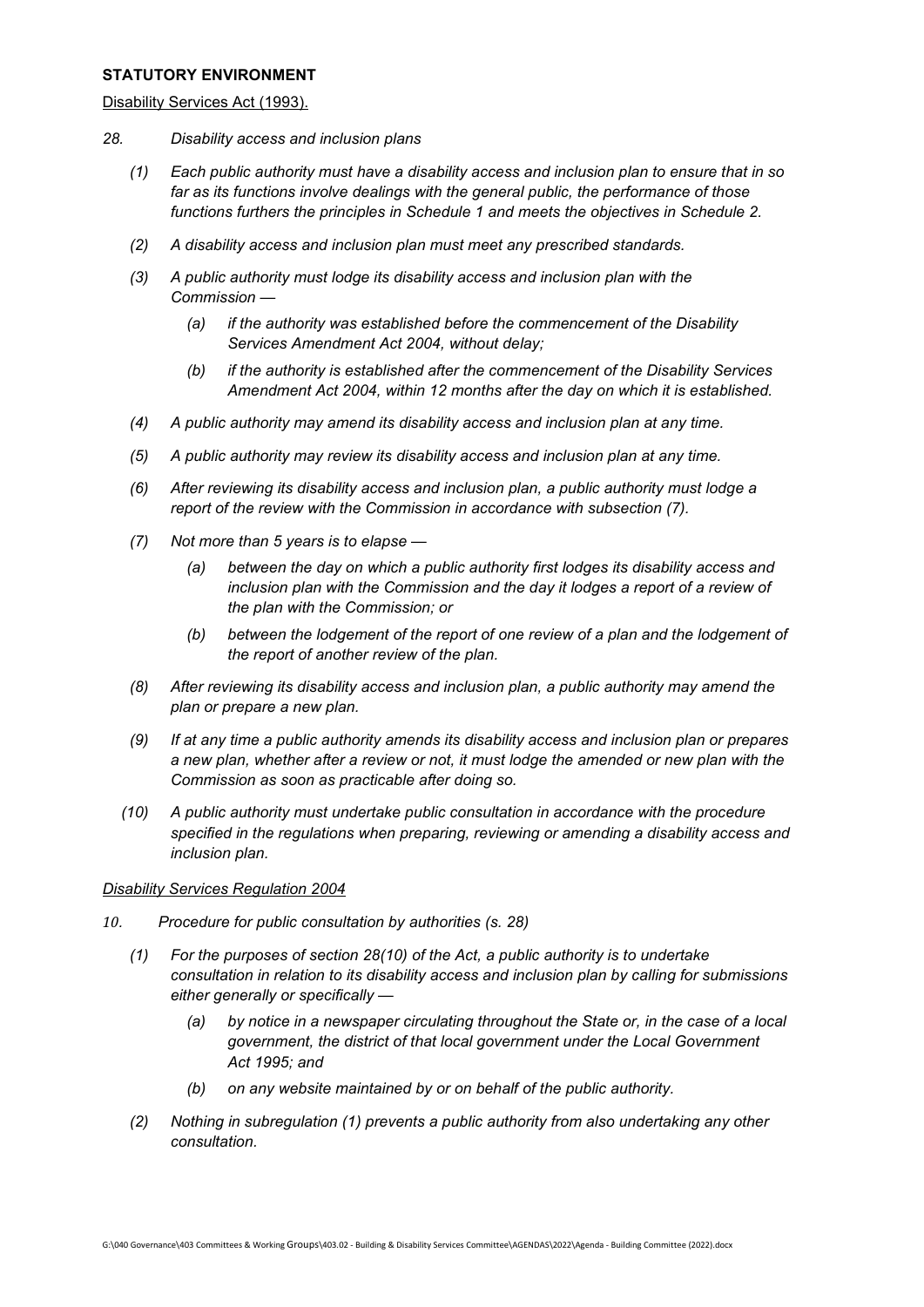#### **POLICY IMPLICATIONS**

The DAIP become a statutory policy required by Council in accordance with the Disability Services Act (1993) which is reported on annually.

#### **FINANCIAL IMPLICATIONS**

No significant financial implications are anticipated.

#### • **Long Term Financial Plan (LTFP):**

No significant implications anticipated on the LTFP.

#### **STRATEGIC IMPLICATIONS**

It is sound to ensure people with disabilities are given every opportunity to gain access to Council facilities and be included in Council and community activities.

#### • **Strategic Community Plan/Corporate Business Plan:**

| Ref' | <b>Objective</b>                  | <b>Strategy</b>                                         | Action                                                     |
|------|-----------------------------------|---------------------------------------------------------|------------------------------------------------------------|
| 1.1  | Nurture the sense of<br>community | Development of plans<br>relevant to population<br>needs | Review existing plans and<br>develop new plans as required |

#### **CONSULTATION**

There is a consultation process Council need to adhere to in accordance with the Disability Services Act (1993) which will be implemented as part of the DAIP review.

#### **RISK ASSESSMENT**

There is a high risk of excluding a sector of the community if the DAIP is not reviewed and improved on a regular basis. However; I believe the risk in this instance is *insignificant* i.e.

| <b>Measures of Consequence</b>                                                                                                                              |                        |                      |                                        |                                                    |                                                                  |                                  |                                                                      |
|-------------------------------------------------------------------------------------------------------------------------------------------------------------|------------------------|----------------------|----------------------------------------|----------------------------------------------------|------------------------------------------------------------------|----------------------------------|----------------------------------------------------------------------|
| Rating<br>Financial<br><b>Service</b><br><b>Health</b><br><b>Environment</b><br>Compliance<br>Reputational<br>Property<br>Interruption<br>Impact<br>(Level) |                        |                      |                                        |                                                    |                                                                  |                                  |                                                                      |
| Insignificant<br>(1)                                                                                                                                        | Negligible<br>injuries | Less than<br>\$1,000 | No material<br>service<br>interruption | No noticeable<br>regulatory or<br>statutory impact | Unsubstantiated, low<br>impact, low profile or<br>'no news' item | Inconsequential<br>or no damage. | Contained,<br>reversible<br>impact<br>managed by on<br>site response |

#### **VOTING REQUIREMENTS**

Simple majority

#### **COMMITTEE RECOMMENDATION**

Council request staff undertake an in-house, desk-top review of the Plan and if necessary recommend any amendments to Council for consideration.